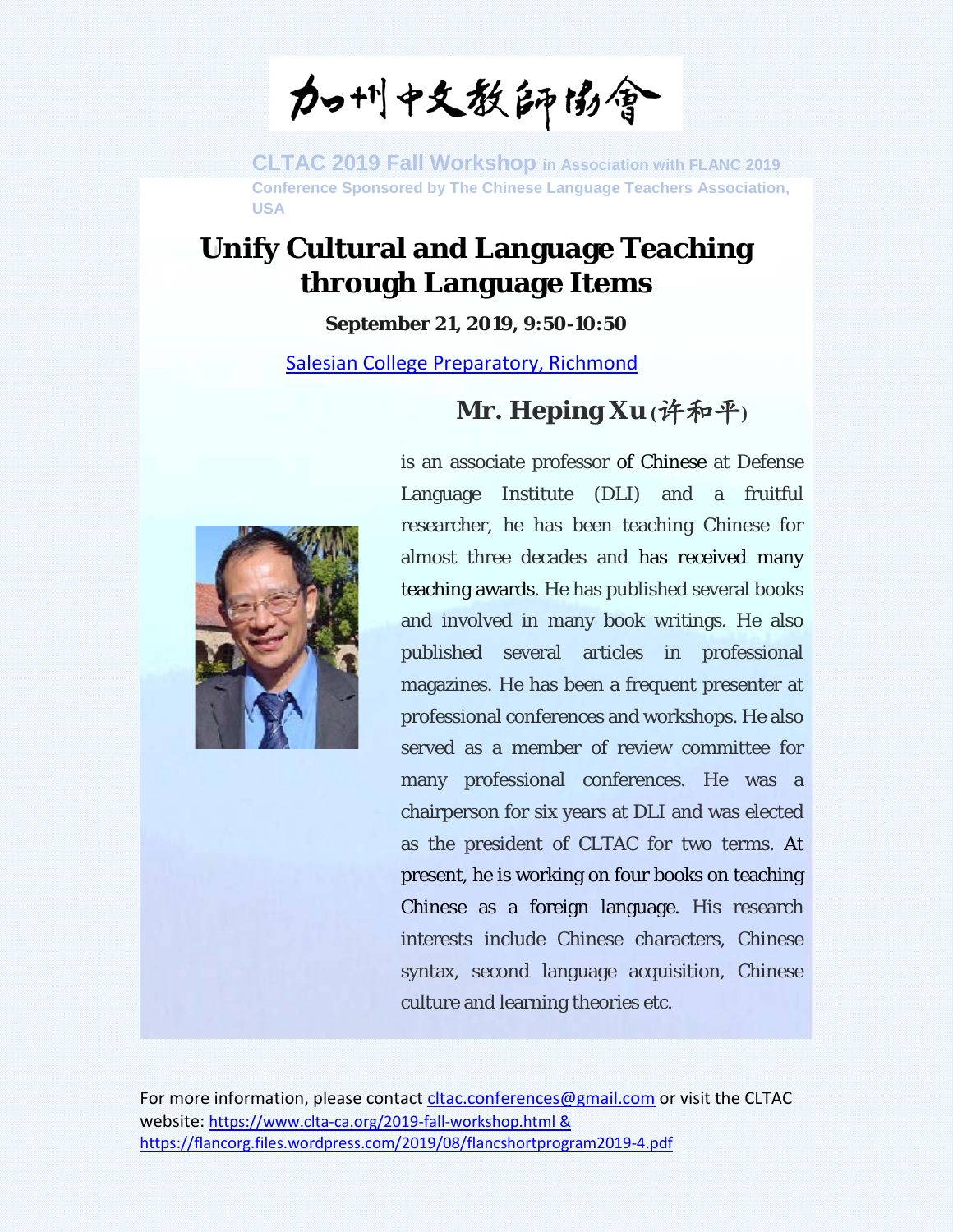力叫中文教師協會

**KEYNOTE SPEAKER September 21, 2019 11:00-12:00pm**



### "**Forging Global Competence in World Language Classrooms"**

#### *Ms. Ying Jin*

Ms. Ying Jin has more than 20 years Chinese language and culture teaching experience in diverse settings, including middle schools, high schools, and colleges in both the U.S. and China. She is currently a teacher of Mandarin Chinese at the Fremont Union High School District in Cupertino, California.

Ms. Jin serves as the President of CLASS (Chinese Language Association of Secondary-Elementary Schools). She received her MA degree in Instructional Technologies from San Francisco State University, and BA degree in Chinese Language and Literature from Peking University, China.

Ms. Jin has received 2018 Teacher of the Year from ACTFL (American Council on the Teaching of Foreign Languages), 2017 Teacher Of the Year from SWCOLT (The Southwest Conference On Language Teaching), 2016 Teacher Of the Year from CLTA (California Language Teachers Association), 2015 Outstanding Teacher Award from CLTA (California Language Teachers Association) and 50th Annual Murphy Educator of the Year Award in 2014.

She has presented many times in conferences, such as ACTFL, CLTA (California Language Teachers Association), and STARTALK. Ms. Jin enjoys interacting with other teachers and promoting world language teaching in the K-12 realm.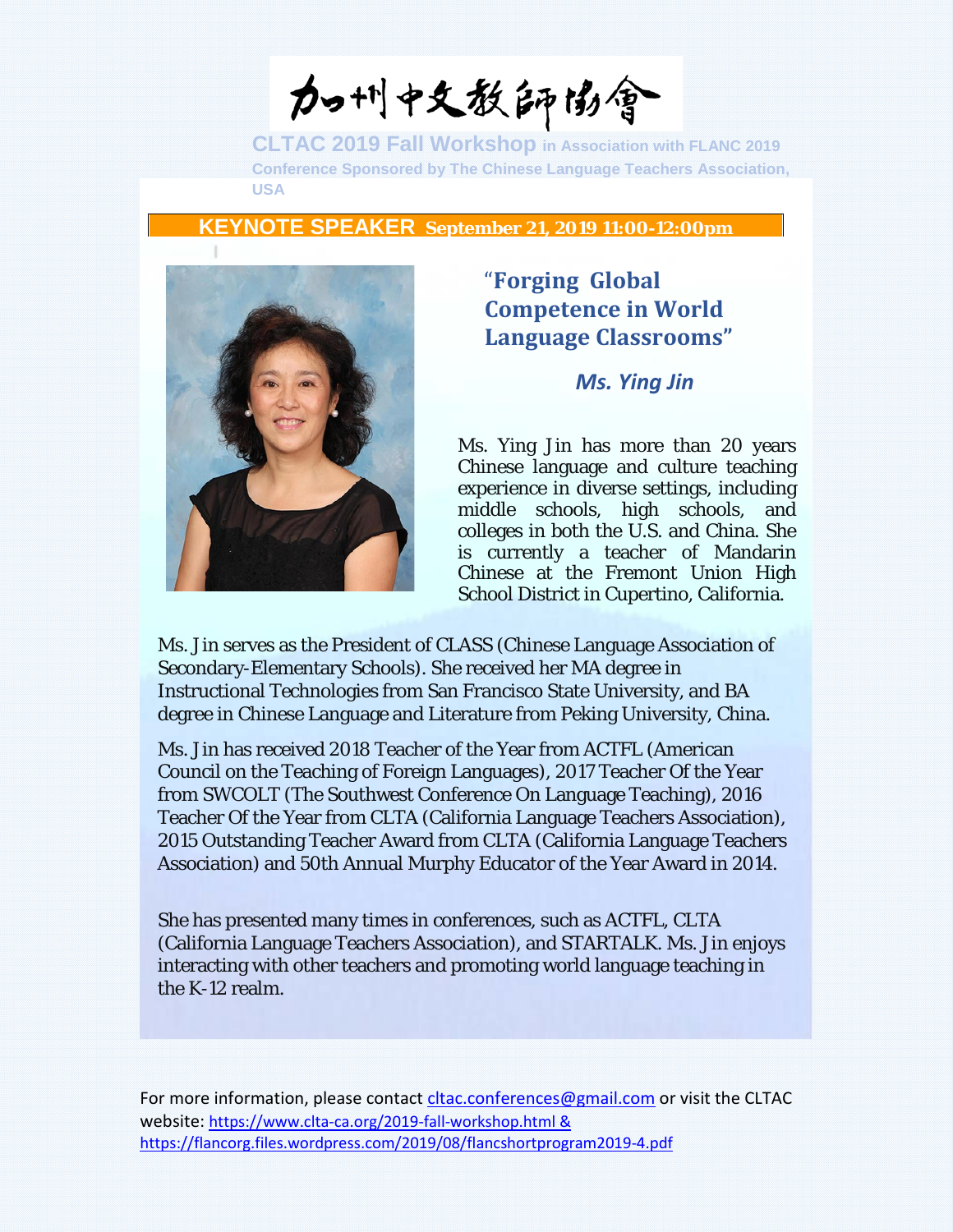加州中文教師協會

## **Teaching Chinese with Technology**

**September 21, 2019, 1:20-2:20pm**

[Salesian College Preparatory, Richmond](https://www.google.com/maps/place/Salesian+College+Preparatory/@37.9527252,-122.3421972,17z/data=!3m1!4b1!4m5!3m4!1s0x808577f41e54e179:0x4b382bf8bae2b1ac!8m2!3d37.9529308!4d-122.3409873?hl=en&authuser=3)

### Ms. Henny Chen (陳姮良)



is currently a Chinese teacher at Moreau Catholic High School and Chabot College. She has more than 14 years of professional experience in teaching Chinese literature at high schools in Taiwan and 15 years in teaching high school students in the U.S. With a master's degree in educational technology, focusing on curriculum design, she has trained Chinese teachers in the appropriate usage of technology in teaching language, worked with teachers to design curriculum and lesson plans, and shared her experience and knowledge to deliver successful and effective technology-enhanced workshops. She actively involves in many Startalk projects and serves as Startalk site visitor this summer. Henny presents nationally and internationally at conferences, workshops and conventions on how to integrate technology tools, apps and other emerging technologies into Chinese teaching and spur students' learning. She also voluntarily serves as the consultant of the Chinese Language Digital Teaching association, the project manager of Huayu Digital Center @ Chinese culture center, Milpitas.